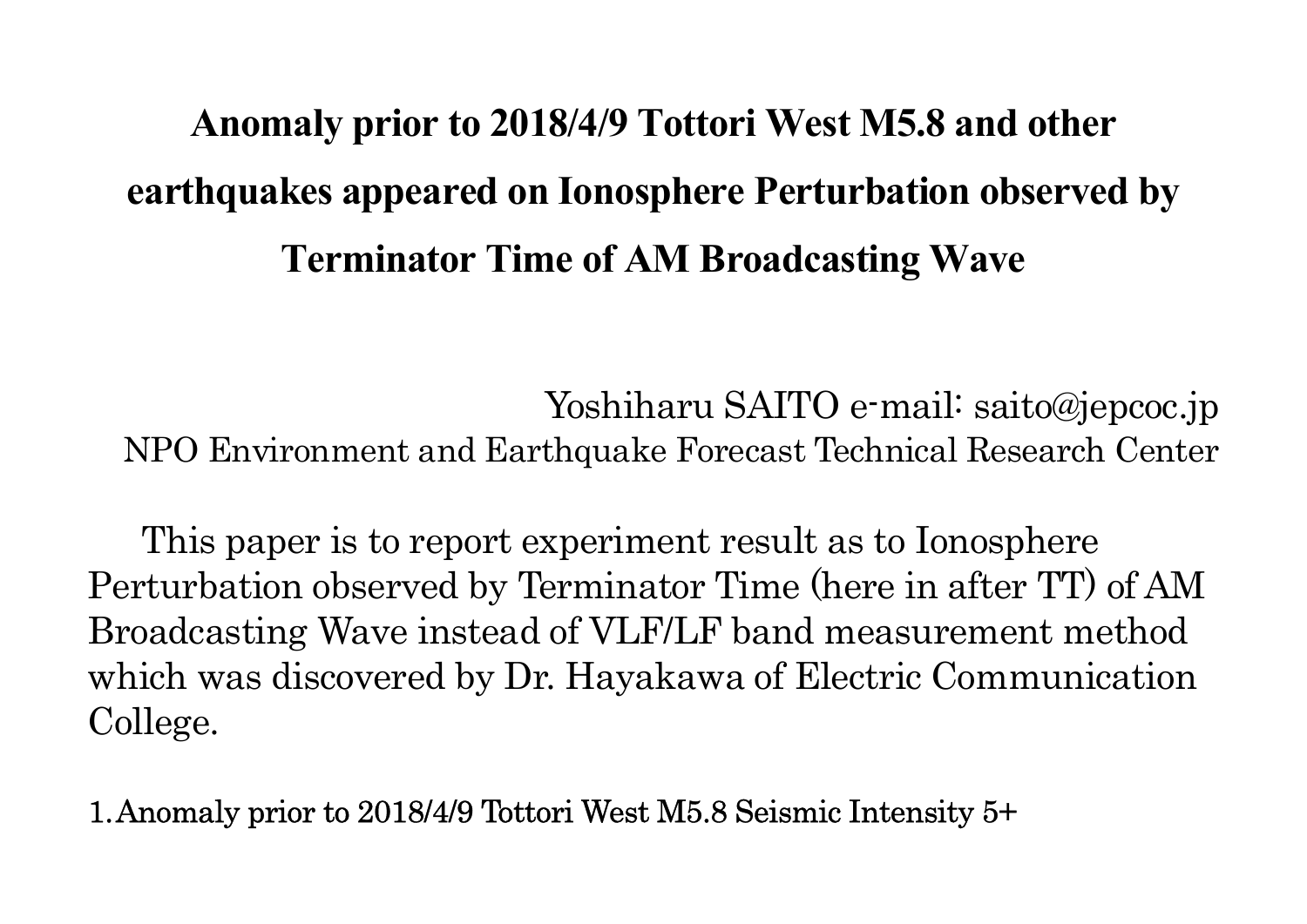Fig. 1 shows Ionospheric reflection. AM broadcasting wave is absorbed in daytime and reflected at E layer in night time, therefore, it is possible to receive at long distance observation post.



Source: https://commons.wikimedia.org/w/index.php?curid=

Fig. 1 EM wave Propagation through Ionosphere Fig. 2 shows recent graph for standard deviation of TT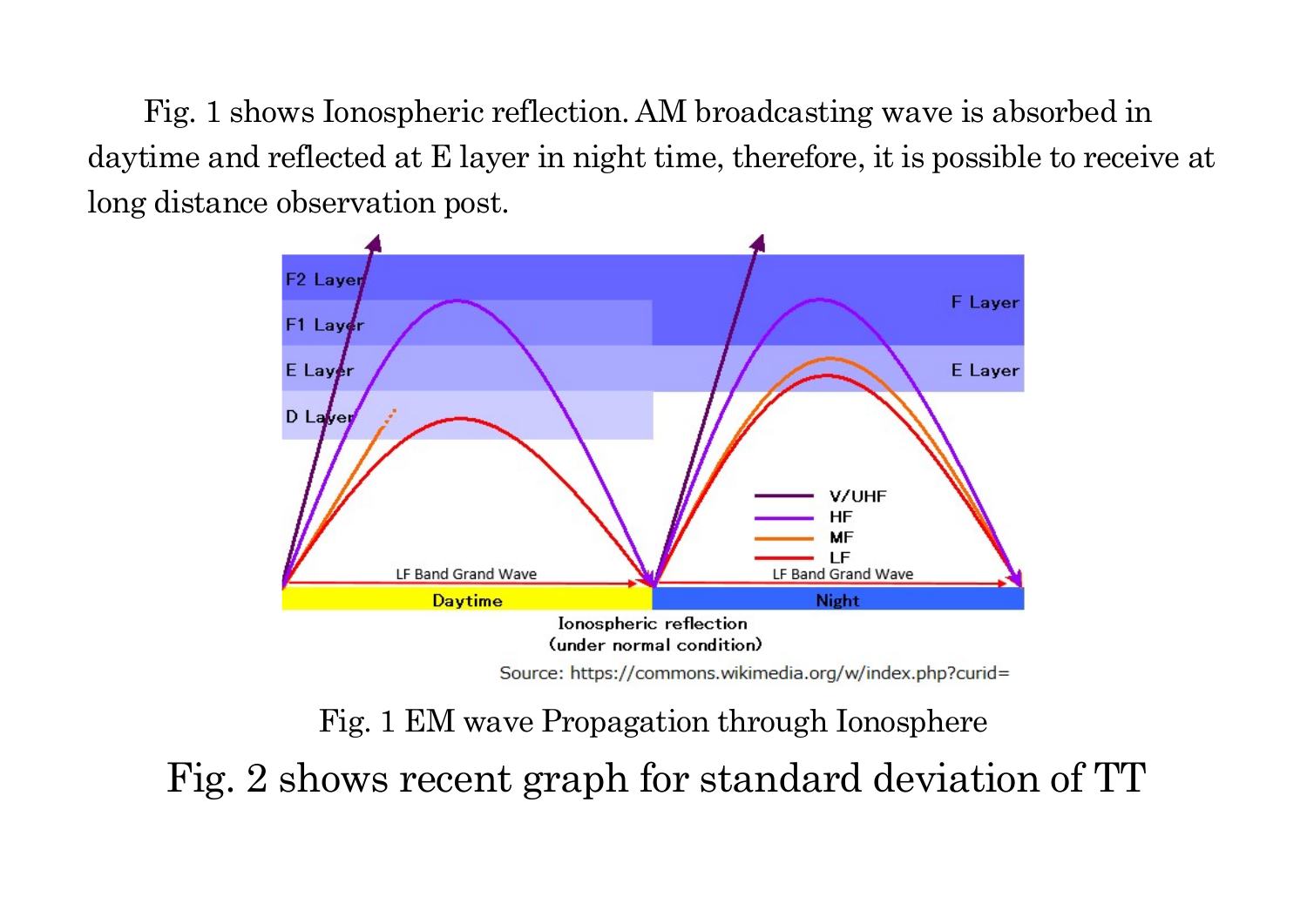which was observed broadcasting wave from Kagoshima at Numazu observation post prior to 2018/4/9 Tottori West M5.8. Anomaly appeared on about two weeks before the earthquake.



Fig. 2 Anomaly from Kagoshima to Numazu

2.Anomaly appeared on Ionosphere Perturbation observed by Terminator Time of AM Broadcasting Wave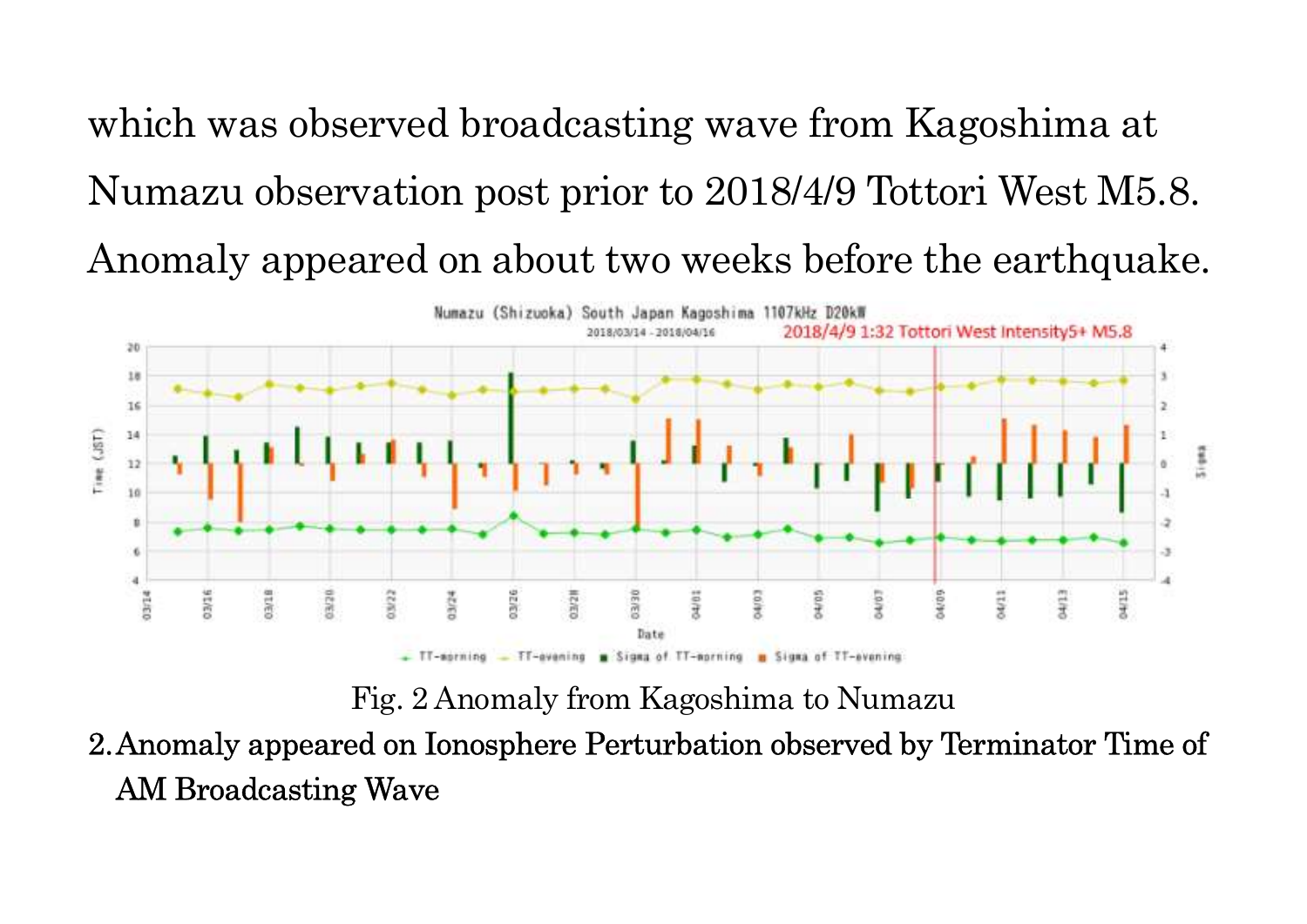Fig. 3, 4, 5 show graphs for standard deviation of TT which was observed broadcasting wave from Kumamoto and Koriyama at Sagamihara observation post prior to some EQs. Anomaly appeared on about two days to two weeks before.

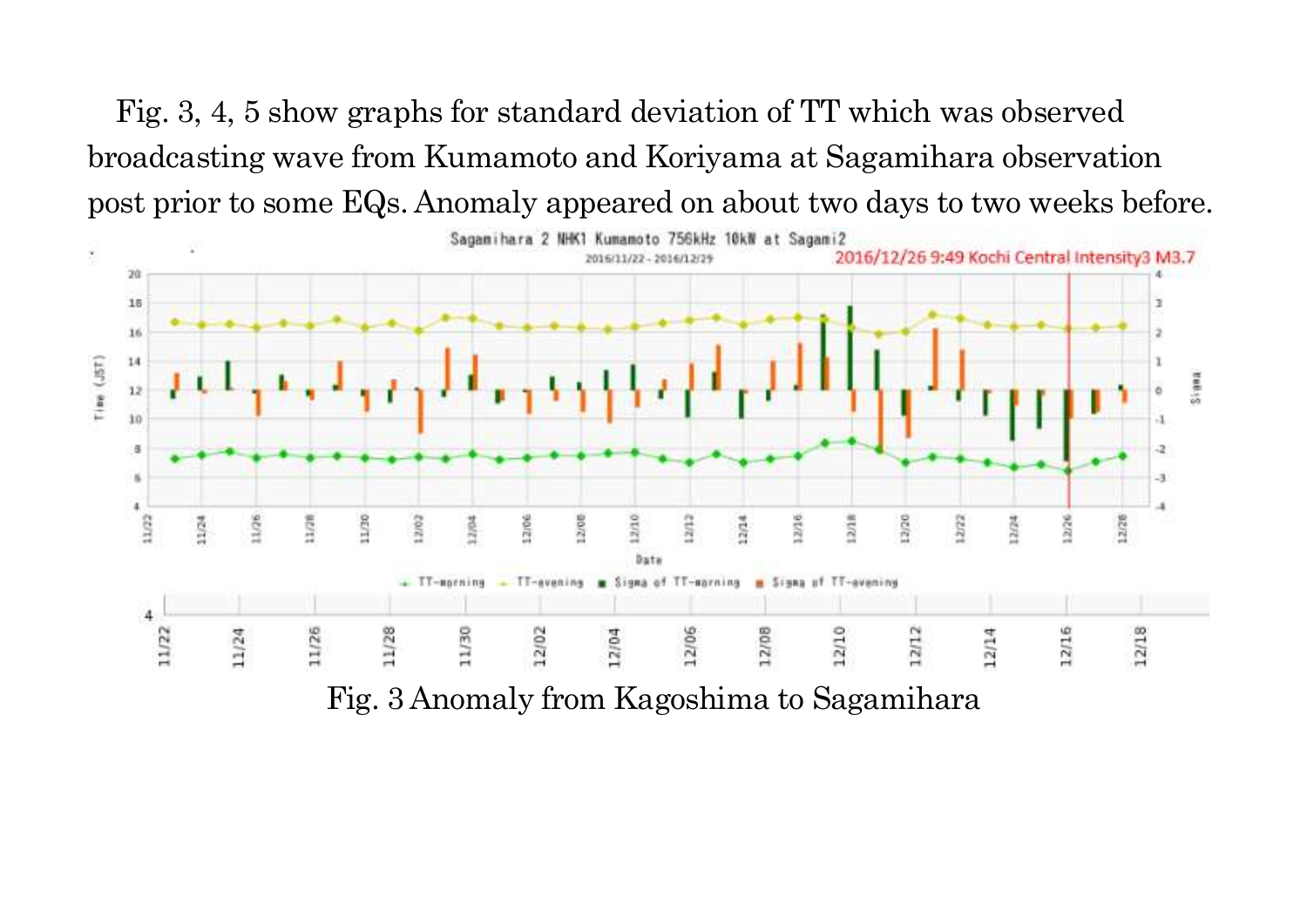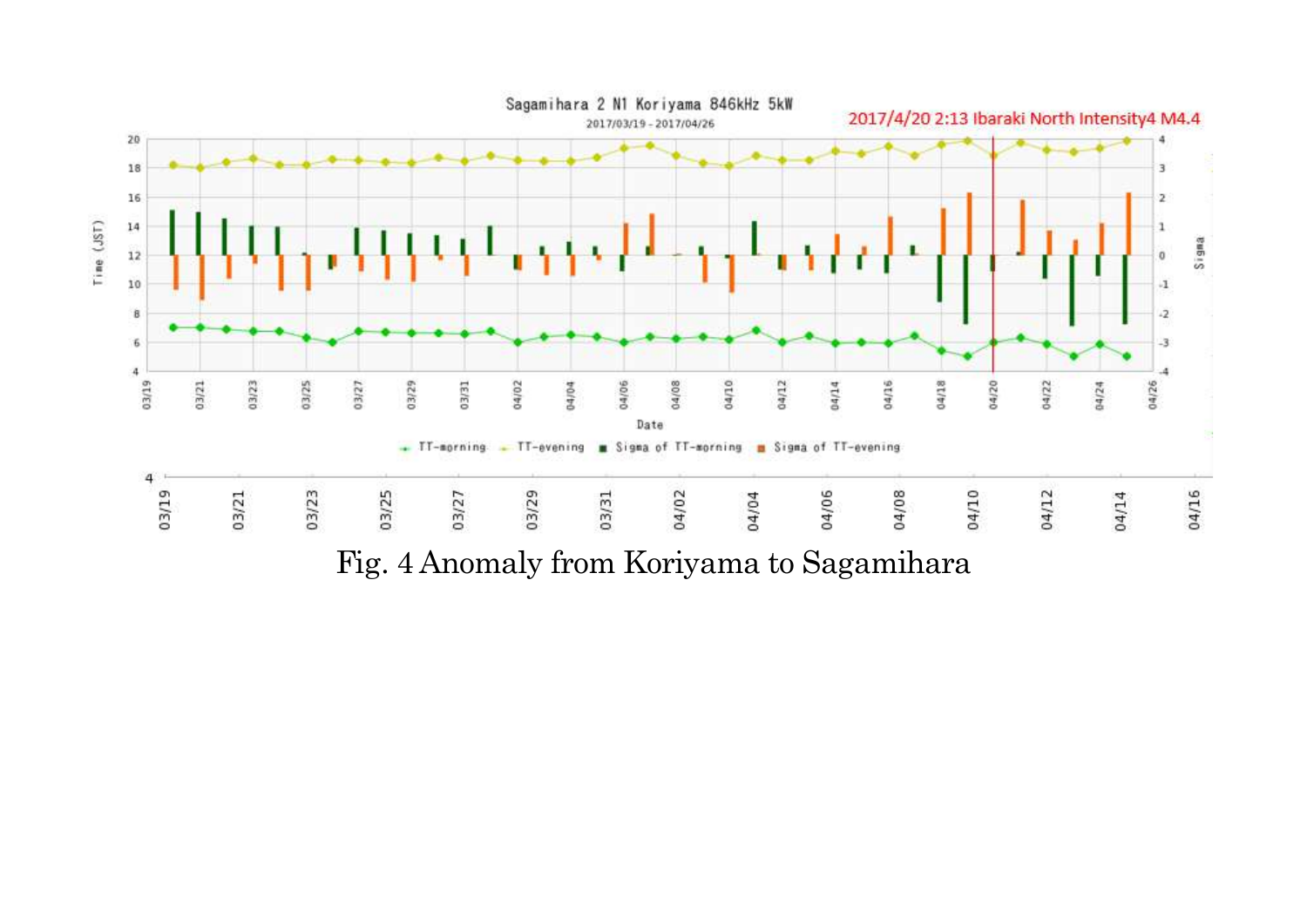

Fig. 5 Anomaly from Koriyama to Sagamihara

## 3. Earthquake Forecasting Experiment

EQ forecasting experiment is performed since 2016 May based on TT measurement which has been measured at several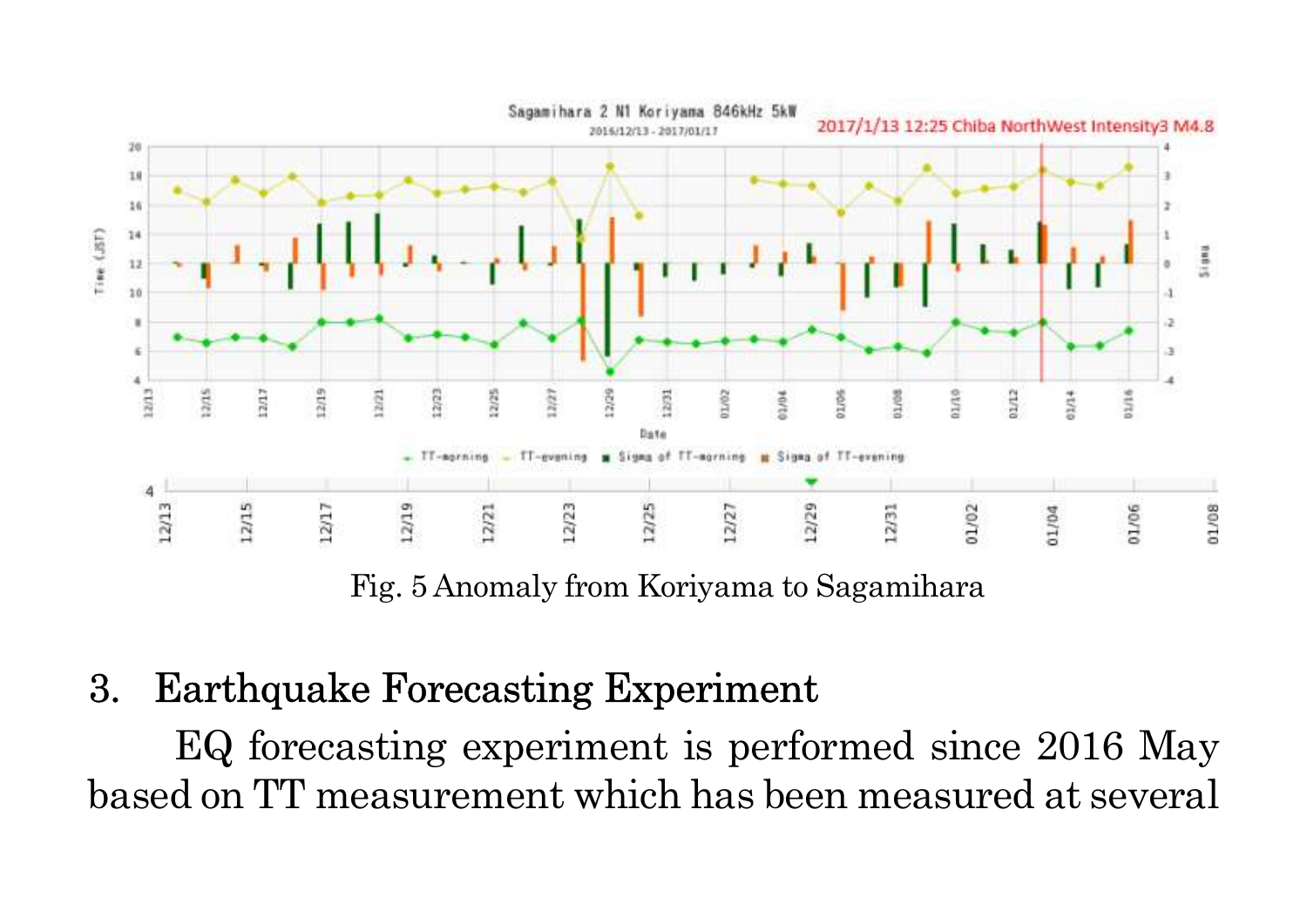observation posts. 43 times of forecasting were performed when σwas exceed 2. Hitting rate is 46%, semi-hitting rate is 31%, sold run rate is 13% and missing rate is 10%.

## References;

VLF/LF signals method for searching of electromagnetic earthquake precursors M. Hayakawa

## 4.System Block diagram